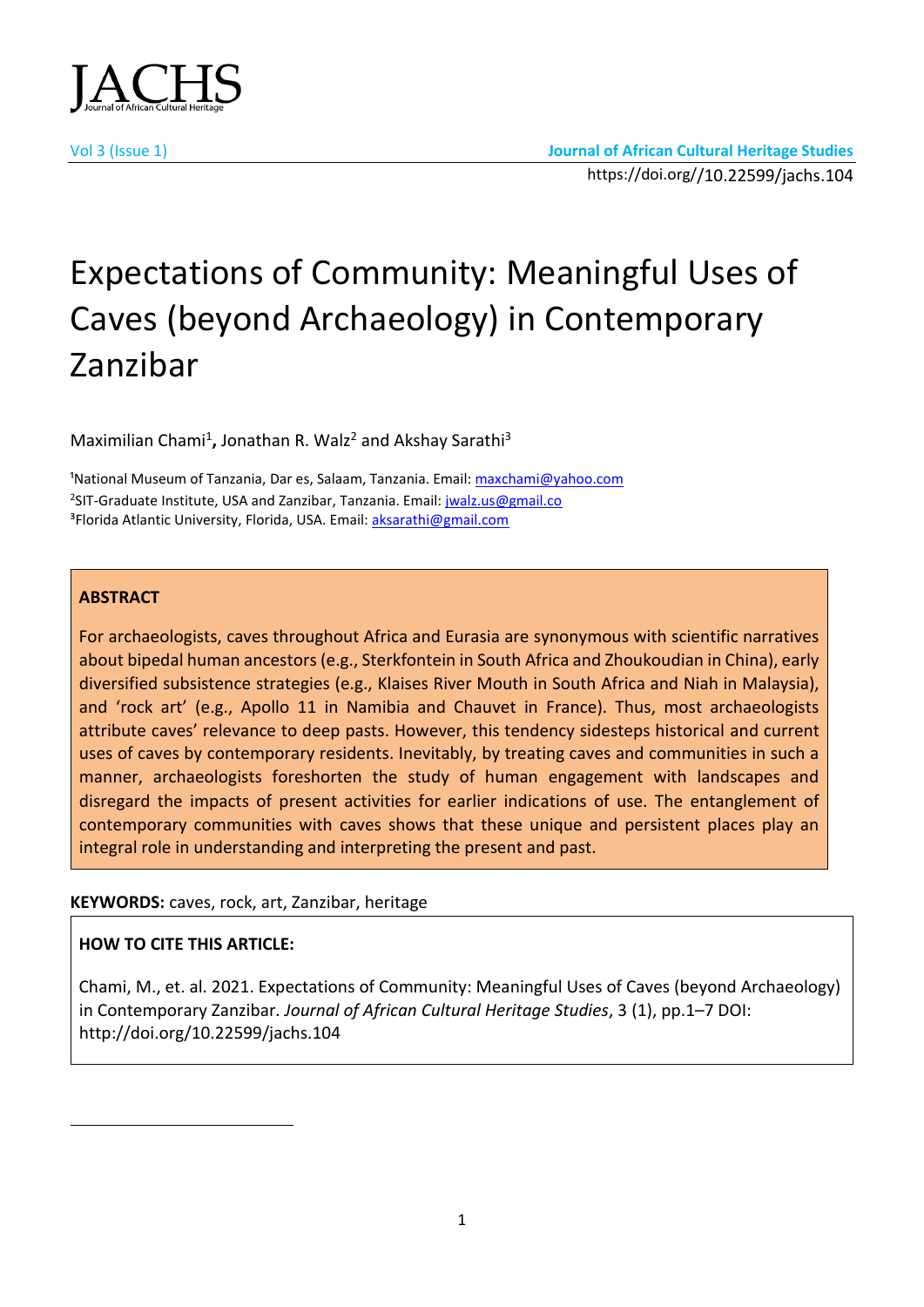### **1. Background**

For archaeologists, caves throughout Africa and Eurasia are synonymous with scientific narratives about bipedal human ancestors (e.g., Sterkfontein in South Africa and Zhoukoudian in China), early diversified subsistence strategies (e.g., Klaises River Mouth in South Africa and Niah in Malaysia), and 'rock art' (e.g., Apollo 11 in Namibia and Chauvet in France). Thus, most archaeologists attribute caves' relevance to deep pasts. However, this tendency sidesteps historical and current uses of caves by contemporary residents. Inevitably, by treating caves and communities in such a manner, archaeologists foreshorten the study of human engagement with landscapes and disregard the impacts of present activities for earlier indications of use. The entanglement of contemporary communities with caves shows that these unique and persistent places play an integral role in understanding and interpreting the present and past. The island of Zanzibar (locally known as Unguja) lies in the western Indian Ocean on the continental shelf off the coast of central Tanzania (Figure 1). The island's coral foundation includes limestone caves near its coast and inland. Until twenty-five years ago, the caves on the island were unknown to scientists. In the late 1990s, first Tanzanian and then foreign archaeologists launched systematic investigations at select caves, a trend intensified in its scope during the last decade. Such studies in Zanzibar have addressed three issues: 1) Late Pleistocene to Middle Holocene changes to environments and the human-environment interface, 2) human settlement and lifeways, primarily based on technological and subsistence remains, and 3) exchange with communities in the wider Indian Ocean region during the last two millennia. Striking to us is that these archaeological studies wholly ignore the current people living on Unguja Island and their pragmatic and magico-religious interactions with caves.



**Figure 1:** Map of Zanzibar (Unguja) Island with location of Kuumbi Cave.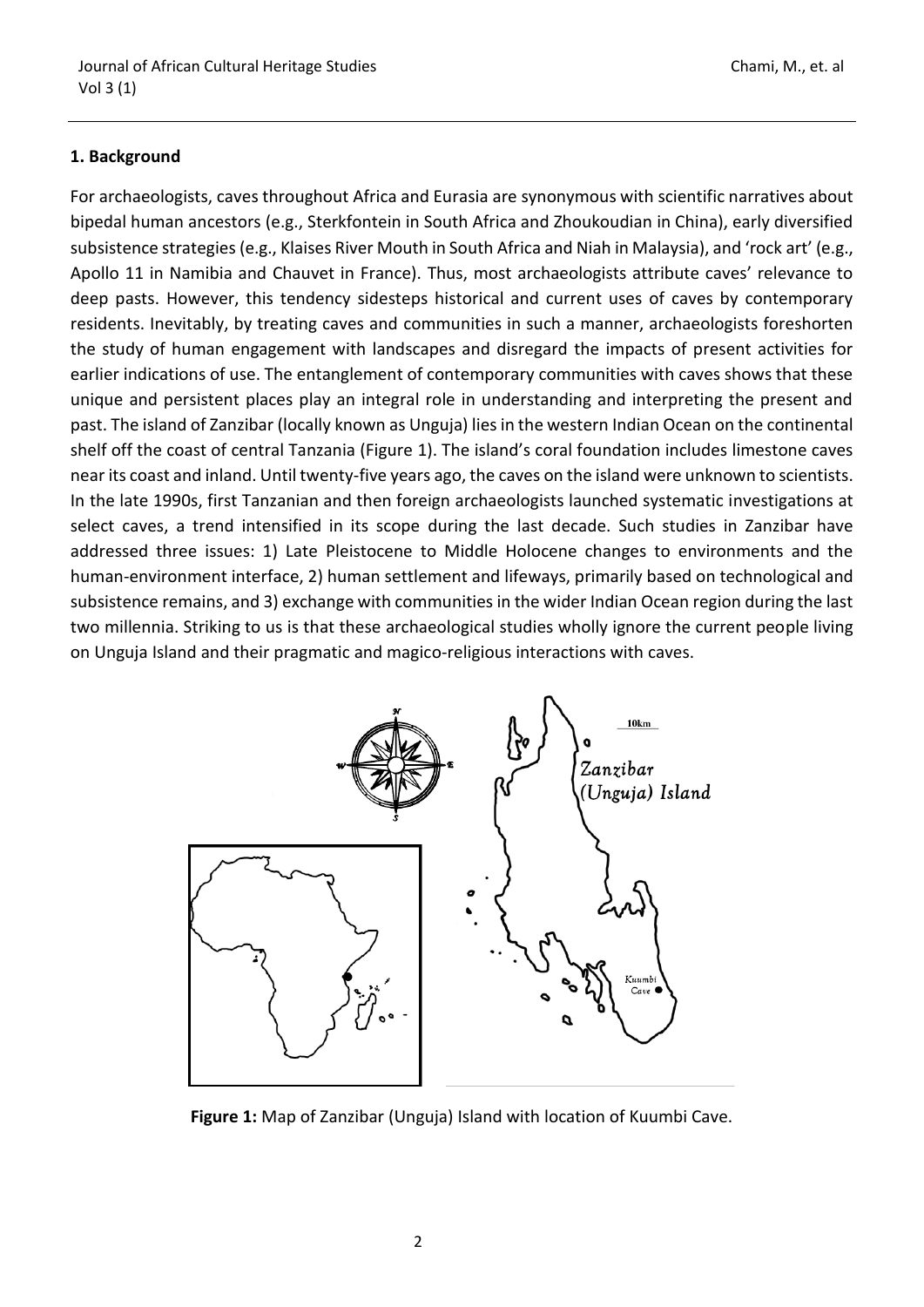We came to Zanzibar with scholarly backgrounds and interests in anthropology and Critical Heritage Studies. During the last five years, we have visited more than thirty caves on Unguja Island, Pemba Island (to its north), Mafia Island (to its south), and along mainland Tanzania's marine coastline. Time spent with residents and at caves has made it abundantly clear that caves, like Kuumbi Cave (on Unguja Island, Figure 2) and Makangale Cave (on Pemba Island), hold profound social significance to current residents and their immediate ancestors. By listening to community members and by observing present practices and residues, we documented 1) community expectations for entering and being present in caves and 2) the diverse uses of and accepted community practices at caves. These guidelines, uses, and meanings have broad similarities across the region but vary somewhat from community to community, from cave to cave, and for different individuals based on their age, gender, and status.



**Figure 2:** Kuumbi Cave. Photo: Jonathan Walz. Reproduced with permission of the photographer

At caves on Zanzibar, communities perform rituals of protection, thanksgiving, fertility, healing, learning, and guidance (good leadership/governance). Rites and performances occur on Mondays and Thursdays, when participants visit together inside of caves, for example as they do at Kuumbi Cave. While at the cave, participants cook and eat together as a way to celebrate with their community's nature spirits (also, Larsen 2008). A prominent healer at Jambiani (a village near Kuumbi Cave) keeps a hand-written text (in Arabic) that documents healing/harming practices associated with the wider landscape. The python—a revered nature spirit—lives in Kuumbi Cave and has been witnessed by one of us (Walz).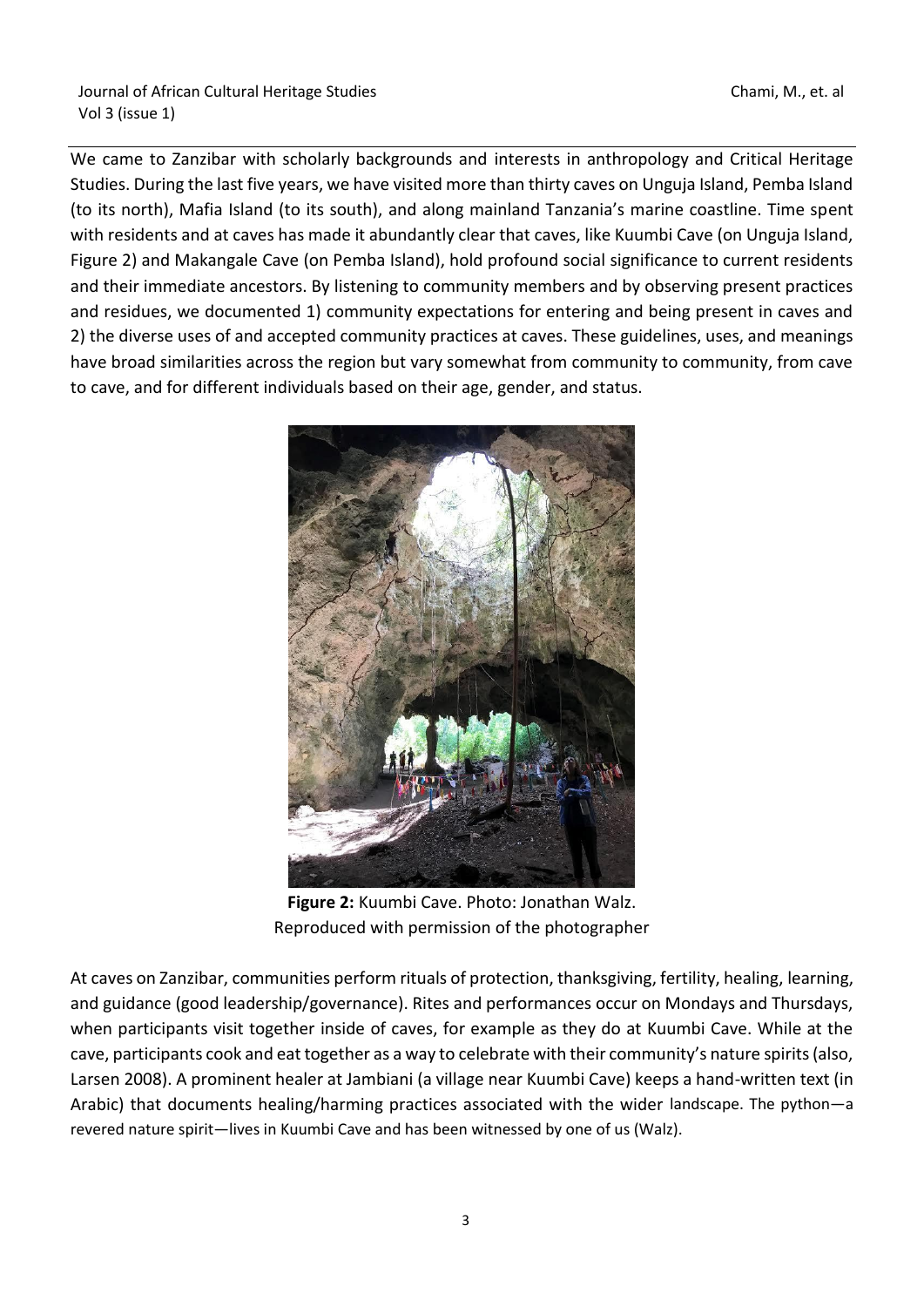At Kuumbi Cave, one of us (Sarathi) conducted archaeological investigations with national research clearance but also with community permission and participation. The days before this research were spent observing and performing ceremonies to request permission of resident nature spirits to enter and be in the cave. Dates, incense, bananas, and Coca-Cola were placed close to the pool of water inside the cave, where community members remarked that spirits resided. The primary collaborators for the project were six residents from Jambiani and three government officials (the latter required by law). An interpretive protocol was established so that community collaborators discussed what materials in the cave (items from the present and past) meant to them. Encouraging community events, interpretations, and dialogue about the cave enabled alternative narratives based on local knowledge or the reconciliation of local sensibilities with scientific plausibility. During the last five years, we met with more than 75 residents, including healers (waganga in KiSwahili) and senior or prominent community members (wazee, Figure 3), many of whom expressed exhaustion with previous archaeologists who were naïve to community expectations and interests. They remember first alerting archaeologists and heritage businesses, and later scolding them, for failing to address community expectations at caves in their areas. Repeatedly, we were told that violations desecrated spaces and angered spirits (vipepo):

> The foreigners [wazungu] stayed many days. They made noise and entered the cave again and again. They dug with shovels and took things including bones. They talked to the chairman [administrator of our village], but we do not work with them. (Ali Omar, September 13, 2017)



**Figure 3:** Interview with community members about uses of caves. Photo: Maximilian Chami. Reproduced with permission of the photographer

At select caves, such as Pange ya Kati, it was apparent that religious (including those incorporating Islamic, animistic, or hybrid beliefs) and political discourses were interwoven into the meaningfulness of caves in public and private debates. According to residents in that area, tourism ventures – for visiting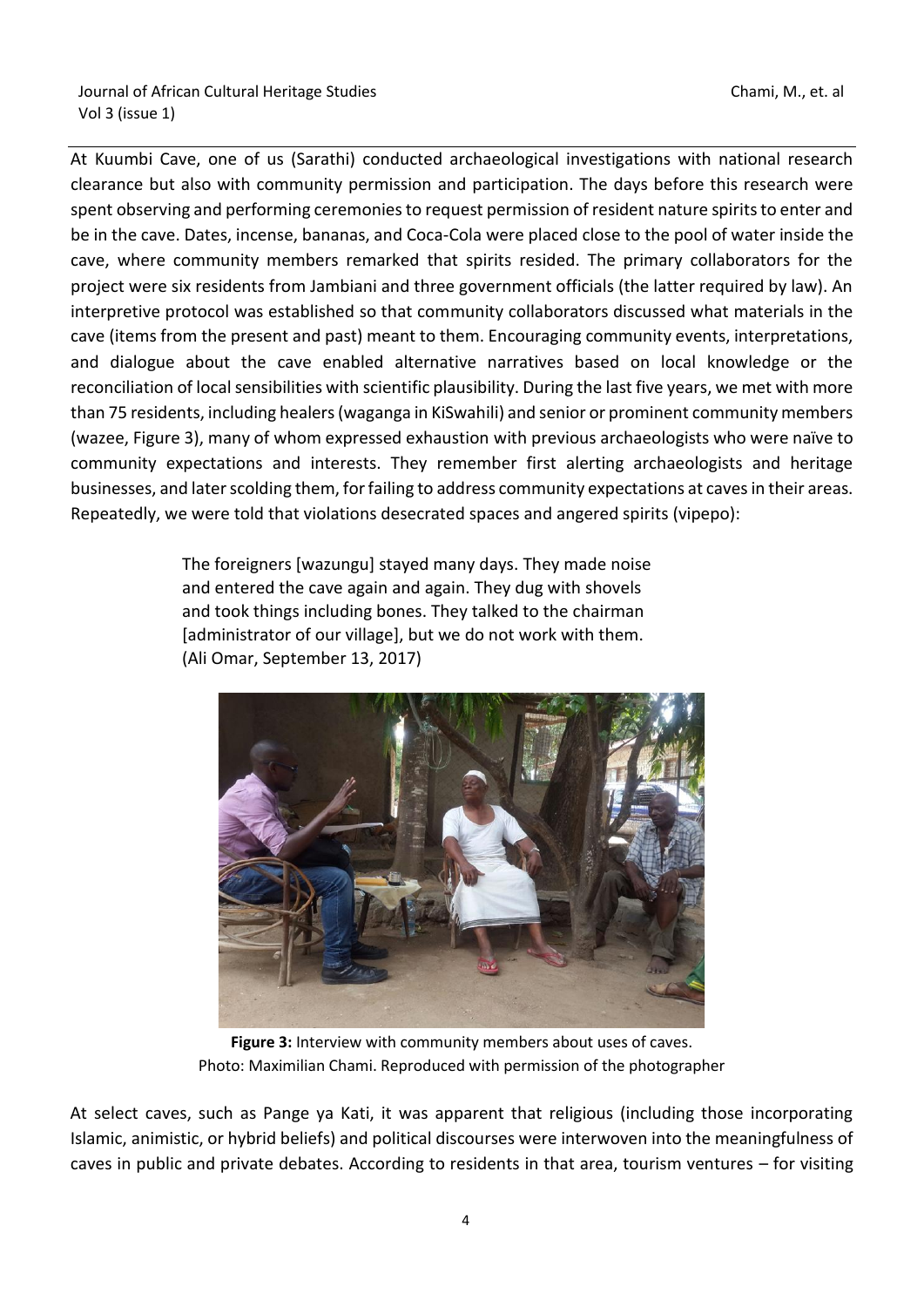these unique environments, swimming in cave pools, and learning about 'culture' – commodified caves to the detriment of their locally scheduled uses and expectations. Visits by groups of secondary school students (who arrive through their schools to learn about the caves) and tourist activities have caused tensions. School excursions to caves, particularly groups of secondary school pupils (often drawn from outside the local area or comprised of children of urban and/or devoutly Muslim families), also have caused tensions.

Some historical, cultural, and pragmatic uses of caves on Zanzibar not accounted for in the published texts of archaeologists from outside the region—who continue to delink caves from contemporary and historical communities and uses—include, but are not limited to, the following:

- Places for observing the surrounding landscape and above/below in a context where day and night unite (in a dark daytime space or a fire-lit night time space), in other words the collapse of space and time;
- Locations to practice *uganga* (KiSwahili for healing/harming), evidenced by flags and offerings (food, pots, coins, rosewater, and so forth);
- Spirit dwellings (*mizimu*) of ancestor beings/nature spirits (*vipepo*), including mythological serpents, leopards, and other forms;
- Origin places of medicines composed of cave water and/or unique cave items of mineral, plant, or animal (Metcalfe et al. 2010);
- Sites of religious practice for Muslims, as evidenced by offerings, gatherings, and pronouncements;
- Historic places to contain prisoners or enslaved people;
- Historic places of retreat and refuge for maroons (escape slaves) (Kiriama 2009);
- Sites of water for agricultural use by community members (via pumping into proximal fields);
- Locales for mining bat guano for use as fertilizer in agriculture;
- Vicinities for 'cultural tourism'; and,
- Sites with water pools for swimming by tourists.

For the people of Zanzibar, caves are essential to know the world (i.e., part of their epistemology). They offer naturalized places that bridge aspects of time (past/present, night/day, etc.) and space (above/below). Religious ceremonies still occur at prominent caves in Zanzibar and elsewhere in East and southern Africa. For instance, at Kruger Cave in South Africa, a Christian pastor and his supplicants regularly pray and proselytize (Bradfield and Lotter in press). Which, past or present, should receive primacy in terms of how archaeologists engage the location and study it and its communities or conserve its intangible heritage? Do community practices at caves have broader significance in representing heritage as contested, i.e., at odds with the interests, preferences, and interpretations of archaeologists, Antiquities officials, and heritage managers?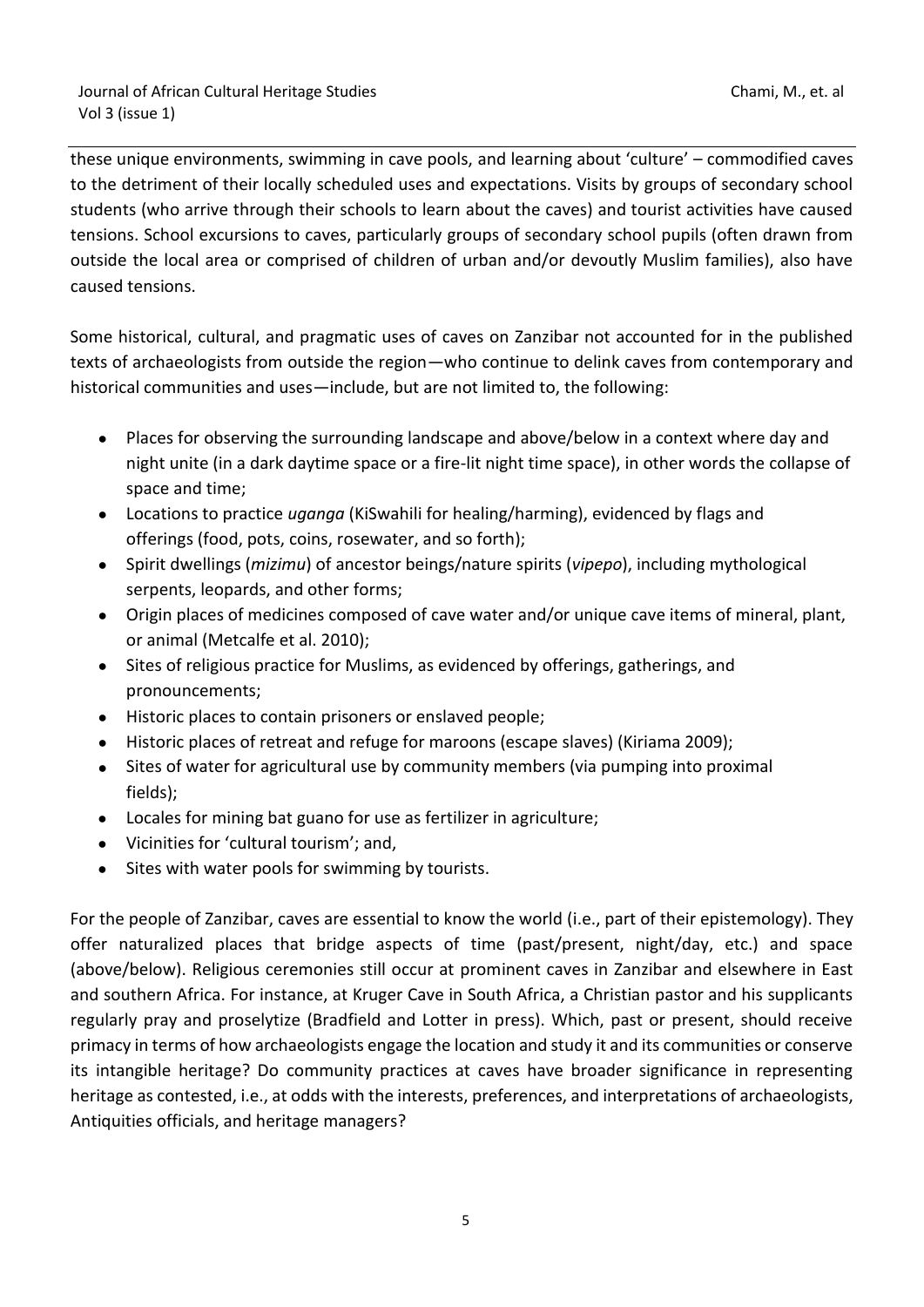The communities (but not necessarily all individuals) we met with and listened to in Zanzibar were aware that many caves on Unguja Island, such as Kuumbi Cave and Machaga Cave, have been gazetted as Tanzanian national heritage (Chami and Chami 2020). What does this mean for how local versus national interests about caves are integrated into heritage plans? A negotiated plan to conserve the physical and intangible heritage elements of these meaningful caves is advised, where communities play a primary role and make significant input to outcomes. Open dialogue will help to establish acceptable activities (for entry and use, as well as preferred scheduling) to protect people and sites through collaboration and care (Kiriama 2013).

Based on our experiences with communities, treating caves as 'of the past' does a disservice to people, interpretations, and contextualized science. Mizimu, including caves, should be approached with veneration according to community precepts. The community should be engaged through their custodians and elders with regards to new research or other projects proposed to occur at or near caves. Espoused customary laws will contribute to guidance about access to caves and the surrounding areas regarded as sacrosanct by residents. Otherwise, violations may erode or destroy community knowledge and disconnect residents from their key resources of physical, social, and psychological sustenance at caves. Critical heritage approaches can help to prevent harm and/or to facilitate responsible uses of caves. Such interdictions should recognize local epistemology, interpretations of meaning, and ethics.

From different standpoints and because of our diverse experiences with communities in Zanzibar, we feel it is essential to raise the expectations for archaeologists who work in caves, since archaeologists working on Unguja Island largely have not done so themselves (for a general recognition of this problem, Chirikure *et al*. 2010). Such archaeologists may not genuinely value communities or be inclined to engage them. In addition, foreigners may neither speak KiSwahili nor be aware of the overall social atmosphere on the island. All these factors are unbecoming of informed and ethical practitioners. Ignoring community practices in published archaeological narratives about caves goes against the tenants of an ethics of care. To resolve this violation requires listening to and attending to community expectations above the expediency of exclusively scientific projects.

We intend for this essay to inspire reflection in archaeologists who engage caves on Unguja Island. It is time, in this region, to fully recognize caves as a part of heritage that also deserves integration into scholarly narratives and treatment. Colonialist archaeology in East Africa (re)inscribes exploitative practices. The expectations of communities, and our expectations of each other, must move beyond a strictly materialist archaeology. In contemporary Zanzibar, this is a goal that we have set-out to achieve to overcome the reputations of scholars who seemingly value Zanzibar only for self-aggrandizement (for critique, Kusimba 2017). The potential for a community archaeology lies in collaborations which embrace heritage work that integrates or privileges residents and their perspectives and interests. The study of pasts and the sustainability of livelihoods require patience, listening, and cooperation to build trust. Inclusivity and self-awareness about impacts to communities and environments are at the core of any